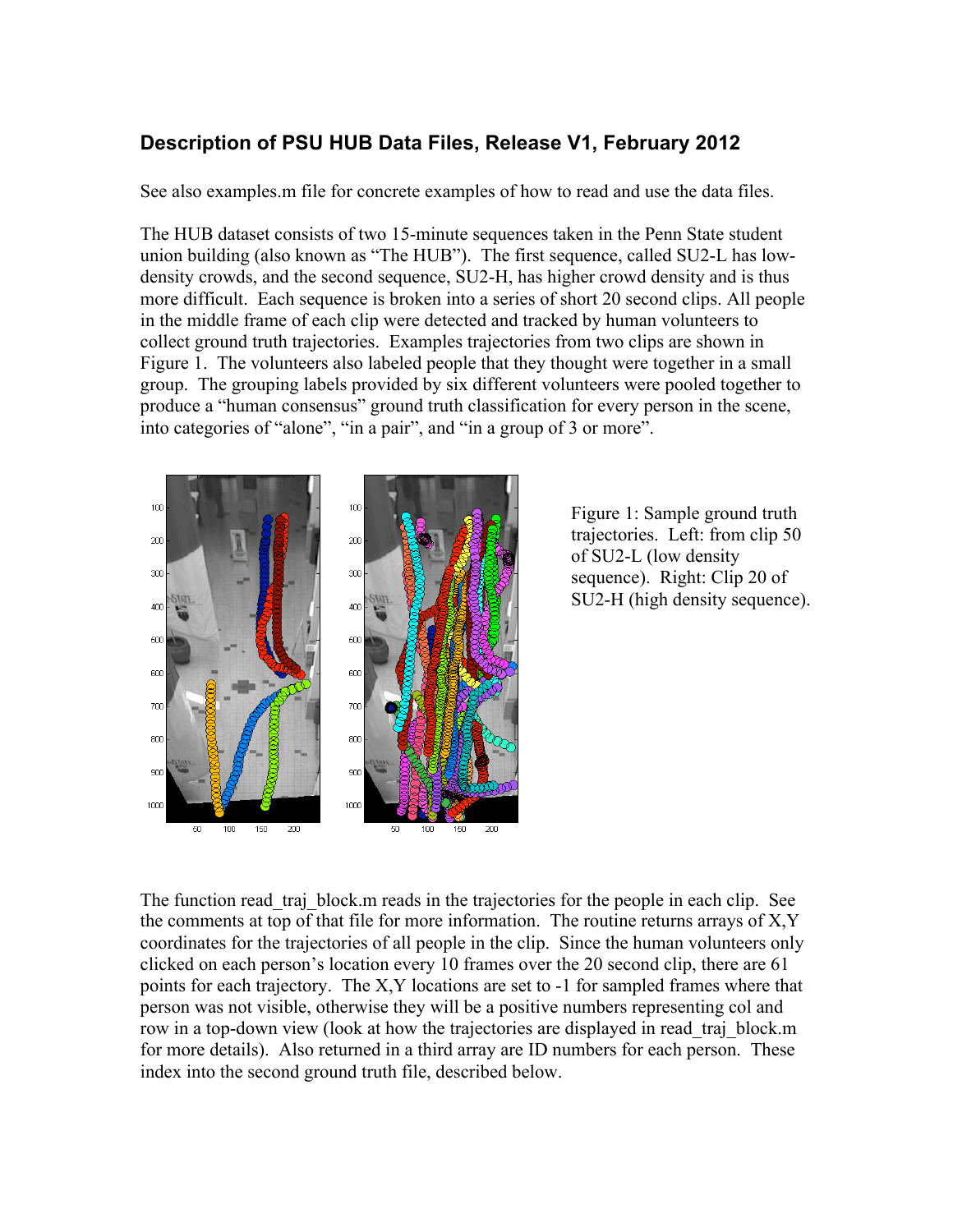Consensus ground truth classifications are provided in the file nummembers all consensus.dat, which contains lines in the following format

| 510 4 4 3 4 4 2 4 4 3 2   |  |  |  |  |  |
|---------------------------|--|--|--|--|--|
| 511 4 4 3 4 4 1 4 4 3 2   |  |  |  |  |  |
| 512 1 1 1 1 1 1 1 6 1 1   |  |  |  |  |  |
| 513 3 3 3 3 3 3 3 6 3 2   |  |  |  |  |  |
| 514 3 3 3 3 3 3 3 6 3 2   |  |  |  |  |  |
| 515 1 0 0 1 0 1 0 3 -1 -1 |  |  |  |  |  |

The first column contains a person's ID number. The next 6 columns (columns 2-7) contain raw labeling results from each of the 6 human coders, estimating the size of the group that person was with. Column 8 contains the mode of the numbers in columns 2-7, and column 9 contains a count of the number of coders who contributed to that modal value. If the mode is not unique (for example, if 3 coders thought the person was alone, and the other 3 coders thought the person was part of a pair), the smallest modal value is the one reported in column 8. Finally the two columns of most interest to you are the last two. Column 10 contains the "trichotomous" ground truth classification label for the individual, into three categories : alone (value 1), in a pair (value 2), and in a group of three or more (value 3). Column 11 contains a "dichotomous" ground truth label into only two categories : alone (value 1) or in a group (value 2). Finally, for individuals where there was no consensus (no mode, or less than a majority of coders labeled that individual), the classification labels in these last two columns will be -1 (for example, the person with ID 515 above), and you should just ignore that individual when training or testing. Using person ID 511 as an example, we see that 4 coders (1, 2, 4 and 5) think they are in a group of 4 people, while coder 3 thinks they are in a group of only 3, and coder 6 thinks they are alone. Despite the subjective disagreement, the consensus is that 511 is in a group of size 4, as determined by 4 coders, and thus the trichotomous class label for this ID is 3 (group of 3 or more), and dichotomous label is 2 (in a group).

The nummembers all consensus. dat file tells us estimates of the group size each person is with, but it doesn't identify which people were together. The files pairweights1.dat, for the sparse sequence, and pairweights3.dat, for the dense sequence, help fill in that information by specifying pairwise links of the form [ID1 ID2 count], for example: